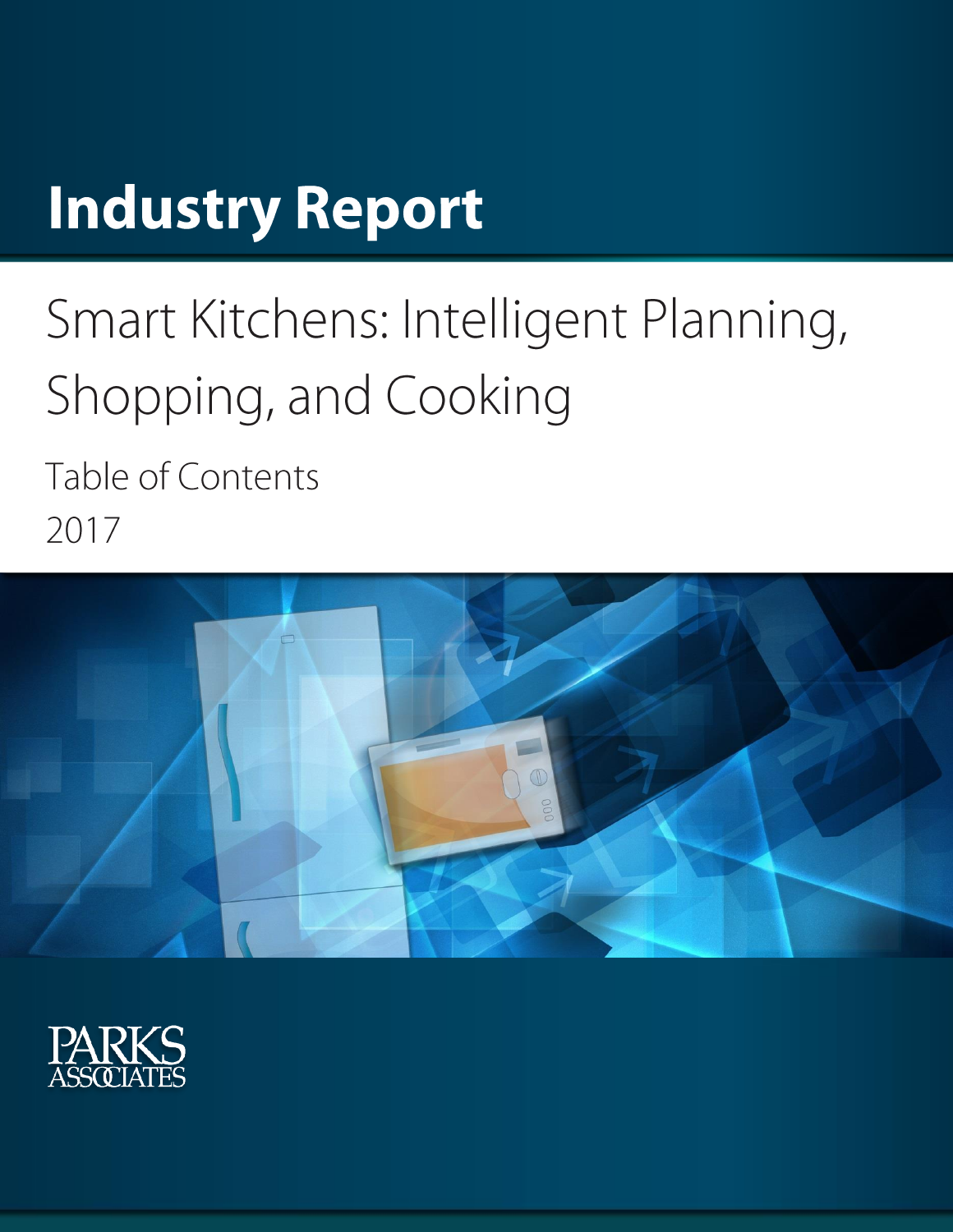

**TABLE OF CONTENTS**

#### By Patrice Samuels, Senior Analyst

**Synopsis Smart Stove Features** The connected kitchen is changing the competitive landscape for appliance brands. This report highlights the smart product strategies of major appliance brands, as well as the primary challenges and efficiencies associated with evolving traditional products to smart products. It also describes the leading use cases and value propositions that will drive adoption of smart kitchen products. **Publish Date:** 1Q 17 | "For several device manufacturers, the kitchen is now the focus of the smart home evolution," said Patrice Samuels, Senior Analyst at Parks Associates. "While there are many opportunities to increase convenience and drive value for consumers, product manufacturers must focus on those features that highest appeal." **0% 30% 60% Can be turned off using a smartphone Helps you troubleshoot problems Automatically adjusts cooking time based on the weight of the food Helps you coordinate the meal so that everything is done at the same time Can tell you if food is properly cooked Automatically adjusts the settings to prevent food from burning or drying out Detects when food is done Appeal of Smart Stove Features U.S. Smart Appliance Owners and Intenders** © Parks Associates **% Rating "Very Appealing"** 

| <b>Contents</b> |                                                                                                                                                                                                                                                               |
|-----------------|---------------------------------------------------------------------------------------------------------------------------------------------------------------------------------------------------------------------------------------------------------------|
|                 | <b>Report Summary</b><br>1.0<br>1.1 Purpose of Report<br>1.2 Scope of Report<br>1.3 Research Approach/Sources                                                                                                                                                 |
|                 | The Kitchen: The Heart of the Smart Home?<br>2.0                                                                                                                                                                                                              |
|                 | <b>Adoption of Smart Appliances</b><br>3.0 <sub>2</sub>                                                                                                                                                                                                       |
|                 | 4.0 Smart Kitchen Use Cases and Market Appeal<br>4.1 Smart Ovens and Stoves<br>4.1.1 Market Players<br>4.2 Smart Refrigerators<br>4.2.1 Market Players<br>4.2.2 Value Proposition<br>4.3 Smart Dishwashers<br>4.3.1 Market Players<br>4.3.2 Value Proposition |
|                 | <b>Business Models</b><br>5.0                                                                                                                                                                                                                                 |
|                 | 5.1 Consumable Reordering                                                                                                                                                                                                                                     |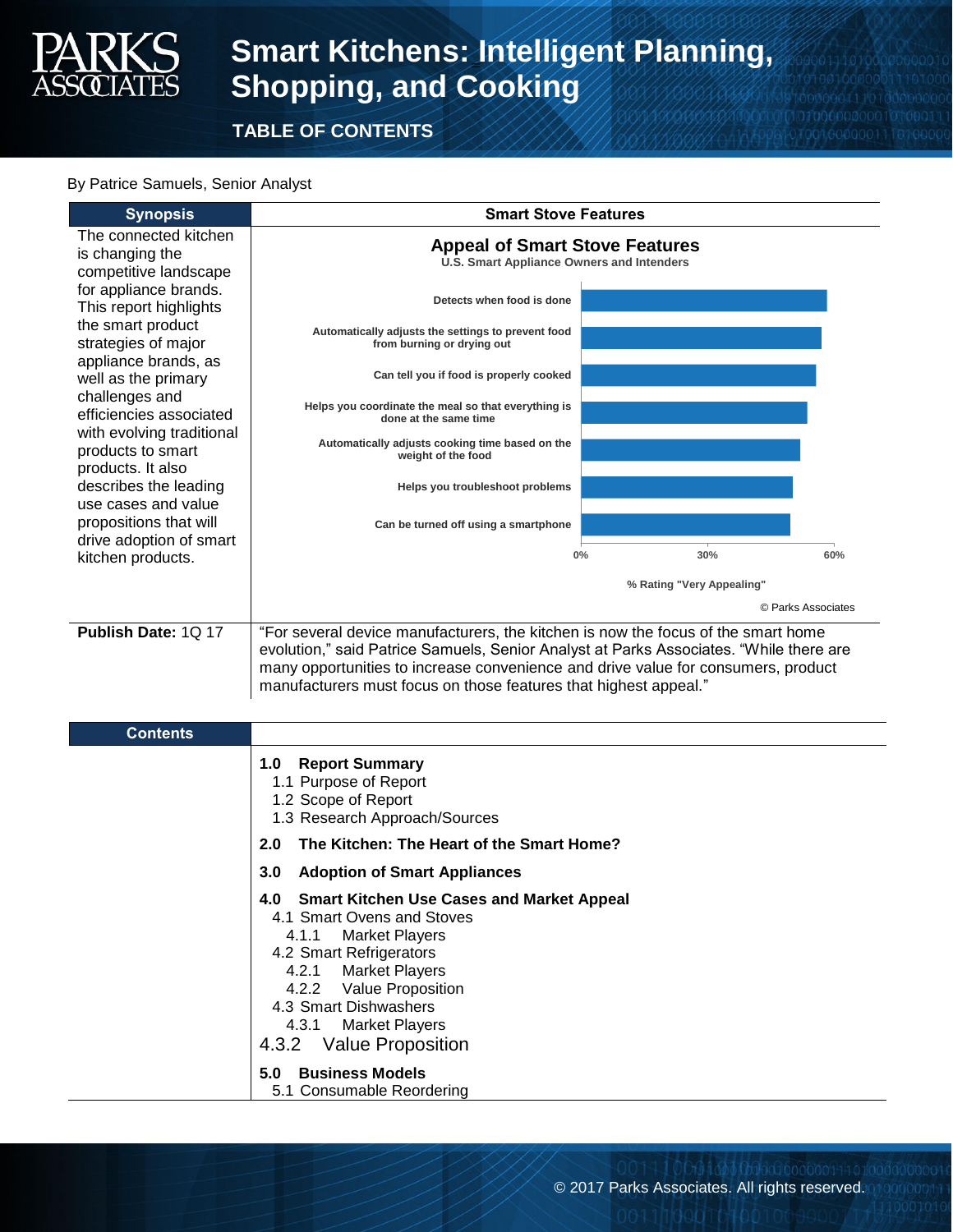

## **Smart Kitchens: Intelligent Planning, Shopping, and Cooking**

### **TABLE OF CONTENTS**

| 5.2 Recipe Integration and Food Delivery |  |
|------------------------------------------|--|
|------------------------------------------|--|

5.3 Premium Support

**6.0 Operational Challenges and Efficiencies**

6.1 Challenges

- 6.1.1 Process Reengineering
- 6.1.2 Restructuring Organization
- 6.1.3 App Development Expense<br>6.1.4 Extension of Support Servic
- **Extension of Support Services**
- 6.1.5 Data Management
- 6.1.6 Interoperability Issues
- 6.2 Efficiencies
	- 6.2.1 Support Costs
	- 6.2.2 Product Development
	- 6.2.3 Targeted Marketing
	- 6.2.4 Customer Engagement

#### **7.0 Implications and Recommendations**

#### **8.0 Appendix**

- 8.1 Glossary
- 8.2 Index
- 8.3 Image Sources

#### **Figures** Adoption of Smart Major Appliances (2014 - 2015) Purchase Intention for Major Smart Appliances Average Appeal of Smart Appliance Features Most Appealing Smart Kitchen Value Propositions Appeal of Smart Oven Features Smart Ovens Brands and Differentiators Most Appealing Refrigerator Value Propositions Appeal of Smart Refrigerator Features (Q4/15) Smart Refrigerator Brands and Differentiators Most Appealing Smart Dishwasher Value Propositions Appeal of Smart Dishwasher Features (Q4/15) Smart Dishwasher Brands and Differentiators Recipe Apps Available to Consumers Smart Appliance Setup Problems and Preferences

| <b>List of Companies</b> |                                  |                        |
|--------------------------|----------------------------------|------------------------|
|                          | Alfie                            | <b>Kitchen Stories</b> |
|                          | Alexa                            | LG                     |
|                          | Allrecipes                       | <b>MasterCard</b>      |
|                          | Amazon                           | <b>Nest</b>            |
|                          | Asurion                          | Panasonic              |
|                          | <b>BigOven</b>                   | Pandora                |
|                          | Bosch                            | Samsung                |
|                          | Dacor                            | Shoprite               |
|                          | Dash Replenishment Service (DRS) | SideChef               |
|                          | eMeals                           | Support.com            |